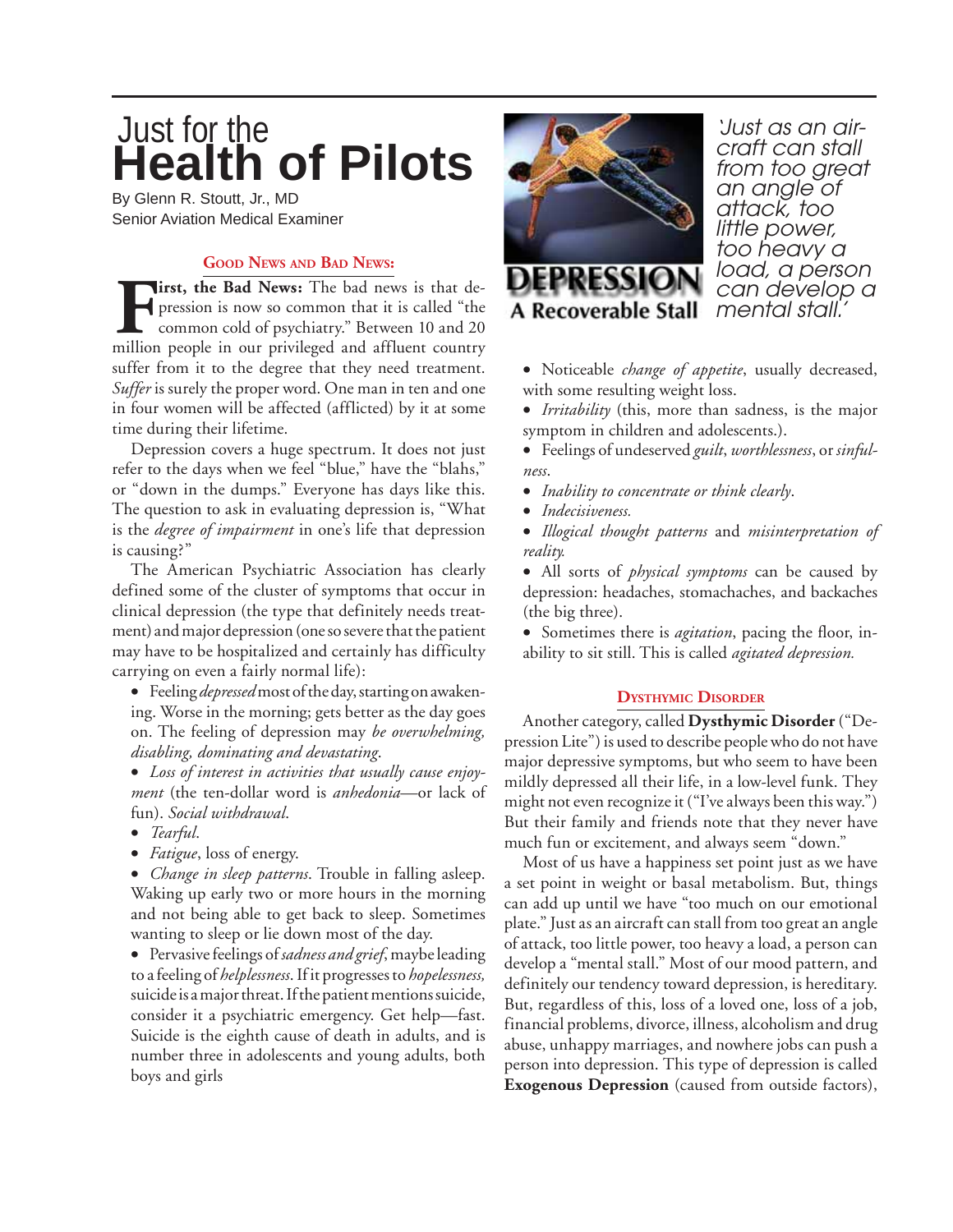whereas **Endogenous Depression** (from internal causes) is probably inherited, probably chemical in nature, and often unavoidable (but not untreatable). Endogenous depression may *suddenly* develop for no apparent reason.

Think of the brain as a *skull-enclosed, three-pound, electrochemical analog computer.* This leads us to some of…

## **THE GOOD NEWS**

Depression is not only the most common mental disorder but also the most treatable, with an 80-90 percent success rate. The foundation of all treatment is a **combination**  of psychotherapy (talk therapy) and psychopharmacology—both complement each other.

Psychopharmacology is the new wave of psychiatry. One of the newer texts contains over 500 pages describing some of the medications used in treating mental disorders. .

The most common medications used today to treat depression —we all know someone on them—are the Selective Serotonin Reuptake Inhibitors (SSRIs). Serotonin is a chemical the brain needs for maintaining a good mood—SSRIs keep the level from being depleted. Prozac, Zoloft, and Paxil are among the most prescribed SSRIs.

The FAA does not presently certify persons who use mood-altering medication. The reasoning is twofold: The underlying condition that requires the medication and the potential adverse side effects from the medication itself. The good news is that the FAA is willing to return virtually all clinically depressed pilots back to flying after successful treatment.

If depression seems likely or even if you are just not enjoying your life as you used to, seek out a therapist whom you like and develop a *therapeutic alliance*. (True story: "My psychiatrist is great, but she's an awfully hard person to talk to.") You cannot analyze or intellectualize your problems away alone, or even see them objectively—seek a mental-health professional.

## **FOUR WAYS TO STRENGTHEN YOUR DEFENSES**

**1. Avoid booze**. Alcohol abuse is probably just an attempt at self-medicating feelings of depression. Alcohol *always* makes depression worse. It is used not so much to feel good as it is to avoid feeling bad. Many depressed people with hangovers jump out of hotel windows on Sunday mornings. Avoid it.

**2. Exercise more.** All studies positively stress the use of exercise. Exercise releases endorphins—the body's joy juice. It is probably responsible for the "runners' high." Large-muscle activity (thighs) may help discharge feelings of pent-up frustration, anger, and hostility. (Anger turned inwardly is a major cause of fatigue and depression.) The downside of this wonderfully effective treatment is that most depressed people just don't have the energy or motivation to get up and exercise.

**3. Forgive yourself.** Don't try to be perfect. Remember that there are more than 6 billion people on Earth, and hundreds of thousands of them can do even better what you do best.

**4. Open up more.** Men just don't want to admit of anything that takes away from the macho image. Depression is thought of as a wimp disorder. Men may just tough it out until the Smith & Wesson cure seems the only solution. Harvard Medical School psychologist Dr. William Pollack said, "Men are limited pretty much to a menu of three strong feelings: rage, triumph, and lust. Anything else and you risk being seen as a sissy." Men (pilots?) have a tendency to self-destruct. The Macho Marlboro Man would do better to open his feelings up, show some intimacy, and admit that things are not going so well for him. Women outlive us by an average of seven years. Some of this may be not only from estrogen, but also from a willingness to talk intimately to friends about problems—even to admit that they have problems.

## **HUMOR! OUR EMOTIONAL PARACHUTE**

*"For your race, in its poverty, has unquestionably one really effective weapon—laughter…Against the assault of laughter nothing can stand."*

—Mark Twain's *The Mysterious Stranger*.

*"Sense of humor is a measurement of the extent to which you realize that you are trapped in a world almost totally devoid of reason. Laughter is how you release the anxiety you feel about this."* 

#### –Dave Barry

Joy is defined in all dictionaries but tells us nothing about what it really is. If you want to know what pure fun, joy and happiness are, just watch a young Labrador retriever play in the field for an hour, running for the hell of it, chasing leaves and butterflies and then come running to you when you call, shaking all over, slobbering and licking your face. Unconditional love; dogs don't carry grudges.

A criminal was sentenced to 20 years. He said, "Judge there's no way I can do 20 years!" The judge looked down for a couple of seconds and said, "Well, just do the best you can."